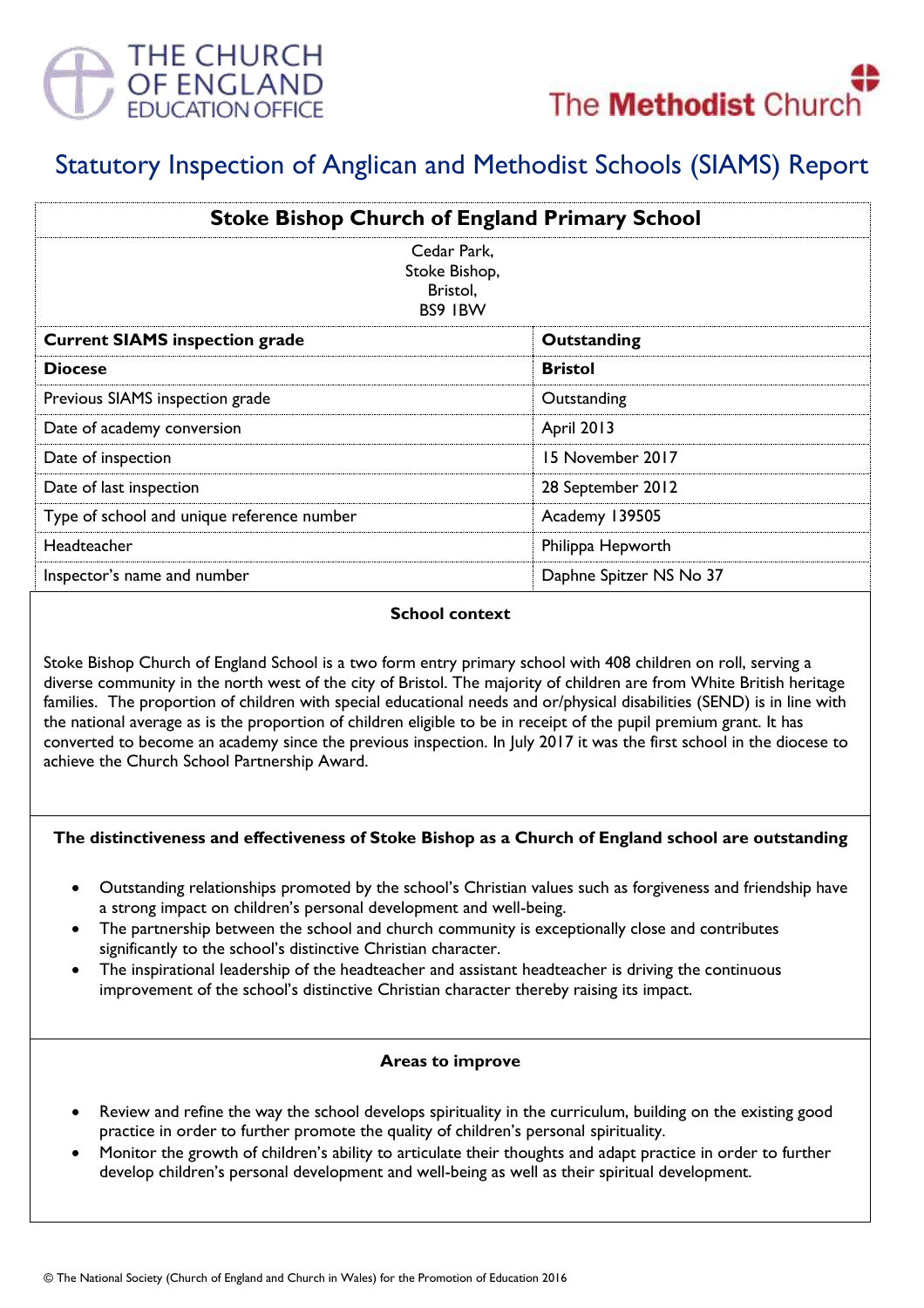## **The school, through its distinctive Christian character, is outstanding at meeting the needs of all learners**

Stoke Bishop Church of England Primary School is a highly inclusive, warm and welcoming Christian community. The school promotes values, deeply rooted in Christian teaching, which are having a significant impact on children's behaviour, personal development and well-being. The school's safe and secure environment where each child is cherished as a unique individual made in God's image contributes profoundly to their high levels of confidence and self-esteem. This has a very positive impact on the children's good attendance and achievement**.** Children say their school is a happy community where relationships are of the highest quality because they are built on the Christian values of friendship and forgiveness and any problems between them are quickly sorted. A variety of creative opportunities are provided for children to play together in mixed age groups throughout the day at playtimes. In this way, warm and friendly relationships are encouraged across the school.

Children recognise the importance of religious education (RE) in the school curriculum, understanding that it has a significant impact in promoting the school's vision and Christian character. They enjoy the subject because they find it relevant to their lives. Religious education is very effective in encouraging children to reflect on the school's values and think deeply thereby promoting spiritual development.

The school's rich curriculum strongly promotes its vision as well as spiritual, moral, social and cultural development very effectively. Both staff and children have a good understanding of spirituality. The use of whole class Wow Spirituality Books clearly demonstrates children's ability to articulate their thoughts in depth from the use of Big Questions linked to the school's Christian values. The school has yet to review and monitor the way the questions are phrased in order to maximise the quality of children's responses. The annual Prayer Day held in school creates a welcome space where children reflect on their lives, their hopes and the way Christian values affect their lives. The GLOW (Guardian Leaders of Worship) meet weekly with the assistant headteacher, discussing the role of prayer in school as well as promoting collective worship. Regular visitors linked to the church, such as the recent visitors from Uganda, enable children to gain a good understanding of Christianity as a global faith. In a similar way, children know that people of other faiths and cultures are part of British society. The close links between British values and the school's Christian values, such as the need to show respect for others, are recognised and appreciated. Children have high levels of respect, tolerance and acceptance of people of other faiths and a strong desire to treat all with equality and help others at a national and international level.

# **The impact of collective worship on the school community is outstanding**

Collective worship is a time of central importance in the daily life of all the whole school community at Stoke Bishop. Children clearly recognise that worship strongly promotes the school's distinctive Christian character by its clear emphasis on biblical teaching. In particular, worship promotes Christian values which are identified by children as having a good impact on their lives. They particularly enjoy this time of day, participate well and sing with enthusiasm. A varied programme of leaders both from the school and church with different styles, in differing settings meet the needs of children very well. All members of the school community have developed a good understanding of the use of coloured cloths that represent different seasons of the church year, worship that takes place in church during the major Christian festivals and simple liturgical greetings. The central role of Christ in worship as well as the Trinity is fully recognised and understood from the lighting of three candles with responses at the start of worship. In this way, the contribution of worship to children's understanding of Anglican tradition is significant. The spiritual life of the school has a profound impact on the development of children's personal spirituality. The opportunity to join the weekly lunchtime PAD (Prayer and Discussion) group led by a church worker is much appreciated by children. They say that the reflective spaces in classrooms help them know that 'God is here' whilst at the same time emphasising the inclusive nature of their school. Weekly worship in classrooms has been successfully redesigned over the last year and has a significant impact. It provides an open and intimate setting where children reflect, discuss their thoughts and beliefs openly and pray spontaneously. They are often inspired to pray for their peers when someone is sick or in need. The current theme of the Christian value of peace is very well understood by children who comment that feeling at peace is like having 'a calmness in your heart'. In this way, worship contributes very effectively to spiritual development. The leadership and management of collective worship are outstanding. The programme is carefully and comprehensively planned for progression of themes and is very well resourced. The GLOW team contribute very effectively to the regularly monitoring of worship by governors. Changes are regularly made to address issues raised by children so that the impact is continuously sustained.